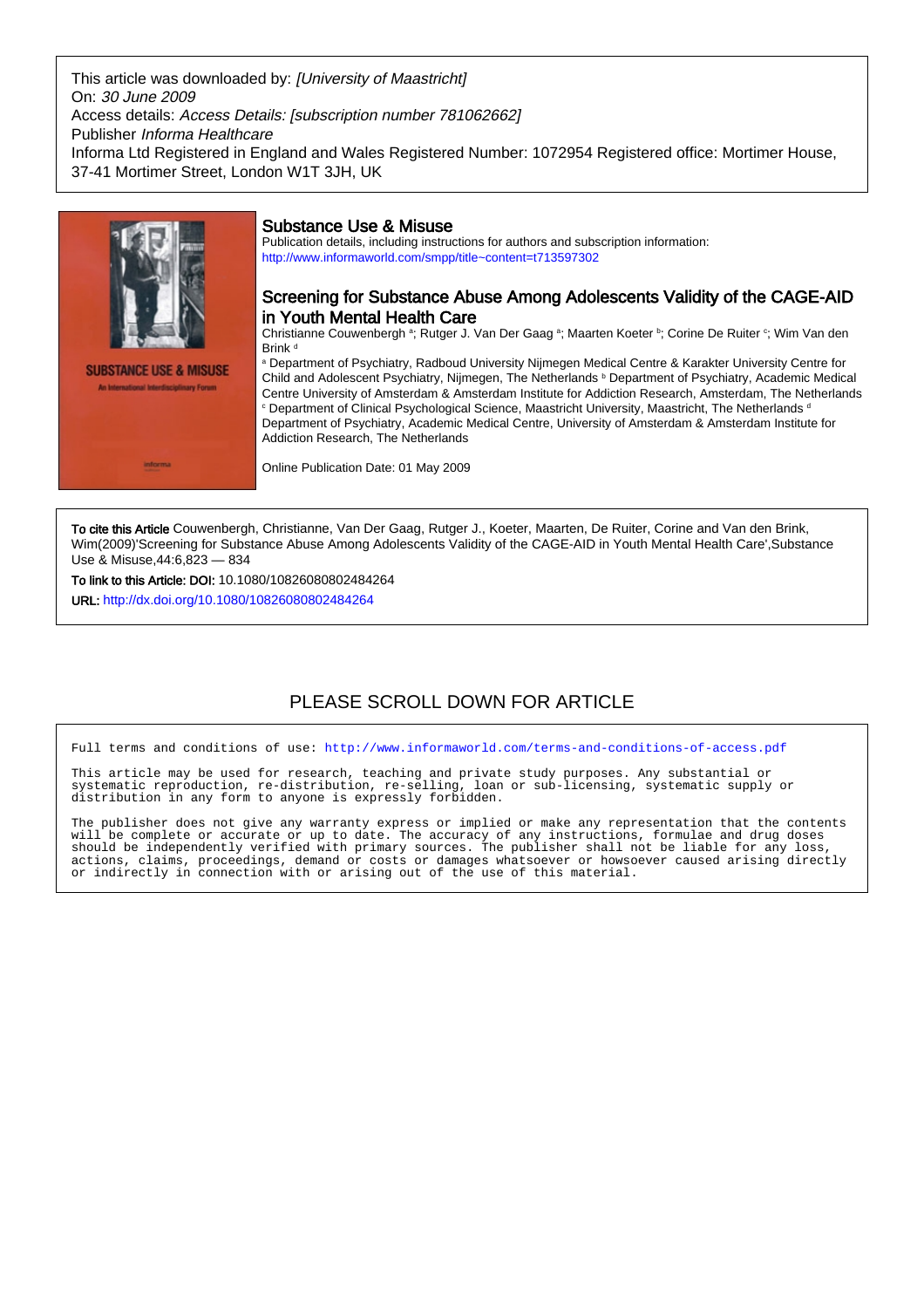# **Measurements Instruments Scales Tests: CAGE-AID**

# **Screening for Substance Abuse Among Adolescents Validity of the CAGE-AID in Youth Mental Health Care**

## CHRISTIANNE COUWENBERGH,<sup>1</sup> RUTGER J. VAN DER GAAG,<sup>1</sup> MAARTEN KOETER,<sup>2</sup> CORINE DE RUITER,<sup>3</sup> AND WIM VAN DEN BRINK<sup>4</sup>

<sup>1</sup>Department of Psychiatry, Radboud University Nijmegen Medical Centre  $\&$ Karakter University Centre for Child and Adolescent Psychiatry, Nijmegen, The Netherlands

<sup>2</sup>Department of Psychiatry, Academic Medical Centre University of Amsterdam & Amsterdam Institute for Addiction Research, Amsterdam, The Netherlands <sup>3</sup>Department of Clinical Psychological Science, Maastricht University,

Maastricht, The Netherlands

4Department of Psychiatry, Academic Medical Centre, University of Amsterdam & Amsterdam Institute for Addiction Research, The Netherlands

*Objective: To examine the diagnostic accuracy of the four-item self-report and parentreport versions of the CAGE-AID as a screen for substance-use disorders (SUD) among adolescents in mental health care. Method: Patients were 190 Dutch treatment-seeking adolescents (12–18 years old, mean age 15.5 years, 53% boys) and their parents who completed the CAGE-AID questionnaire during intake. DSM-IV clinical diagnoses were used as gold standard in receiver operating characteristic analyses to determine psychometric properties. Results: Psychometric properties for both the self-report and the parent-report versions showed the CAGE-AID's excellent diagnostic accuracy in predicting SUD. Conclusions: The CAGE-AID seems to be a brief and valid instrument for detecting SUD among adolescents in mental health care. However, denial may play a role in both the CAGE-AID and the clinical interviews. More research is needed to further establish the CAGE-AID's usefulness in other settings. The study's limitations have been noted.*

**Keywords** substance use and misuse; mental health sample; CAGE-AID; adolescents; screening

The authors wish to acknowledge the Karakter Foundation for their financial support and the Netherlands Institute of Mental Health and Addiction (Trimbos Institute) for making the data available.

Address correspondence to Ms. Christianne Couwenbergh, Karakter, Reinier Postlaan 12, 6525 GC Nijmegen, The Netherlands. E-mail: C.Couwenbergh@psy.umcn.nl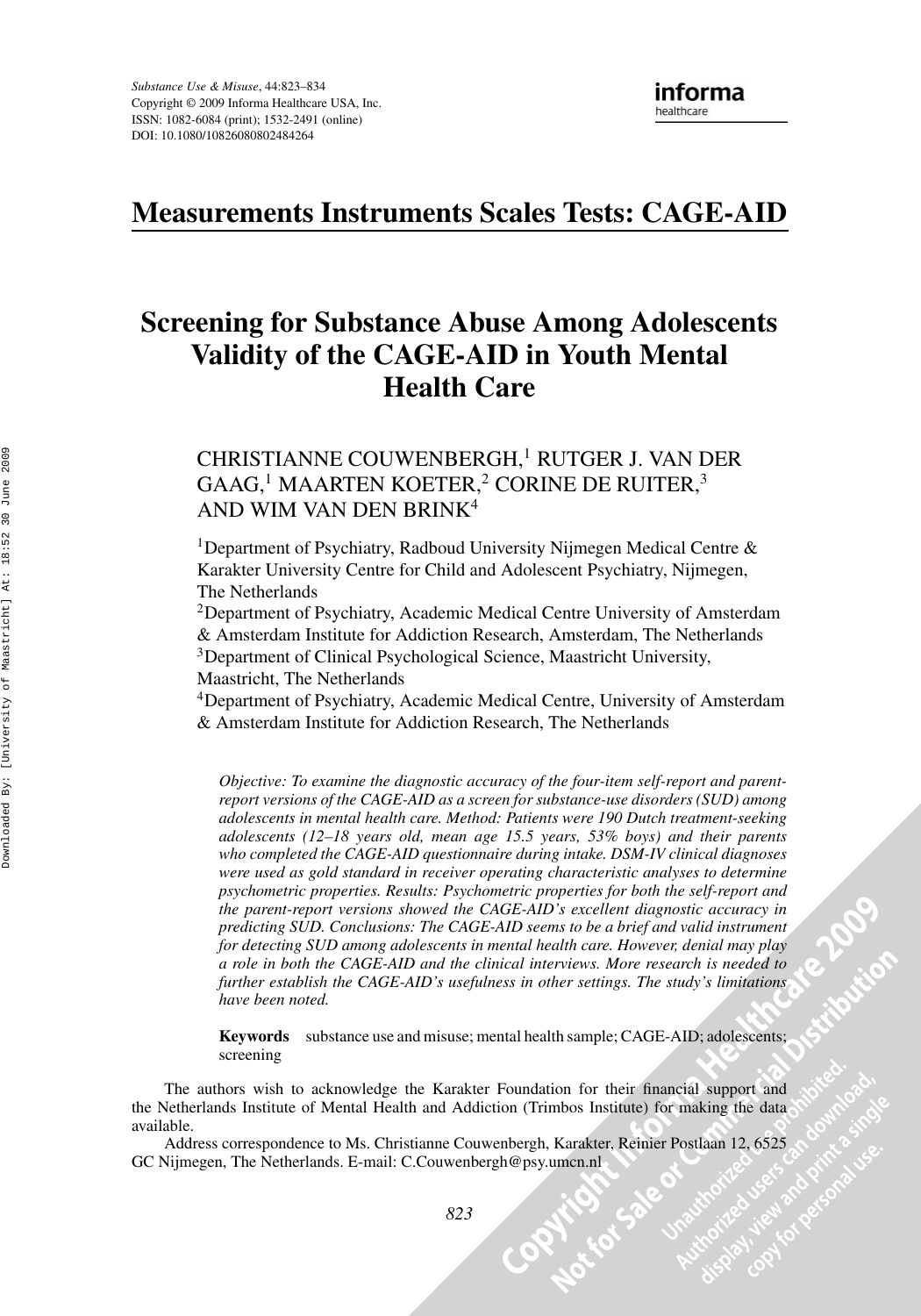#### **Introduction**

Adolescence is a critical time for the development of substance-use disorders (SUD) (Clark, Jones Wood, and Cornelius, 2006). Although only a small proportion of the youngsters who experiment with substance use in adolescence develop SUD, longitudinal studies show that early onset of substance use is a strong predictor of later dependence and persistent dysfunction (Rohde et al., 2007).

This early-onset substance use and abuse<sup>1</sup> is often preceded by mental disorders (Boden, Fergusson, and Horwood, 2007; Huizink, Ferdinand, van der, and Verhulst, 2006; Wittchen et al., 2007). Indeed, substance use and misuse in youth mental health care referrals is quite common, with current prevalence estimates varying from 11% to 23% (Aarons, Brown, Hough, Garland, and Wood, 2001; King, Gaines, Lambert, Summerfelt, and Bickman, 2000; Kramer, Robbins, Phillips, Miller, and Burns, 2003; Wilens, Biederman, Abrantes, and Spencer, 1997). These high rates of comorbid substance use and misuse and mental disorders constitutes a challenge for the health care system and society as a whole, since the clinical consequences of comorbidity are substantial (Costello, Erkanli, Federman, and Angold, 1999). Treatment programs have to address a complex web of interrelated problems: comorbid youth generally experience higher levels of impairment, behavioral problems, and criminal justice involvement, and treatment costs are also much higher (King et al., 2000; Kramer et al., 2003; Wilens et al., 1997).

Early and adequate detection of youth with comorbid SUD may allow for intervention before either substance use, mental health or associated problems escalate to more severe levels. Unfortunately, substance-use problems are often diagnosed too late or are simply not detected at all (King et al., 2000). Consequently, appropriate treatment is not provided or applied too late. Lack of training in how to manage positive screens and insufficient time for screening are the greatest barriers to detect adolescents with SUD (Hook Van et al., 2007).

Numerous efforts have been made to develop comprehensive self-report instruments to detect substance use and misuse among adolescents (for extensive review see Winters (2004). These efforts have included many well-defined instruments, but many of these instruments focus solely on one substance and exclude others. Other instruments are very comprehensive, but too extensive and lengthy to be used as screeners (Shaffer et al., 1996). Moreover, many instruments are developed for adolescents in substance-user treatment or paediatric settings rather than for mental health settings and validity in an adolescent psychiatric population has not been established. Since most of the commonly used psychopathology-screening questionnaires, e.g., CBCL, YSR (Achenbach, 1990), and SDQ (Goodman, Meltzer, and Bailey, 2003) do not include a substance-use-related module, there is a need for a brief, reliable, and valid instrument appropriate for screening SUD at intake in youth mental health care.

To facilitate easy integration in any standardized screening procedure, we chose the CAGE-Adapted to Include Drugs (CAGE-AID) scale for its universal use, brevity, and resemblance to the Diagnostic and Statistical Manual of Mental Disorders (DSM-IV) criteria (Brown and Rounds, 1995). The CAGE-AID is an adapted version of the original CAGE questionnaire that only screens for alcohol use and misuse and dependence (Ewing, 1984). Thus far, reliability and validity of the CAGE-AID have been evaluated in only one adult psychiatric sample (Dyson et al., 1998). In this study, the CAGE-AID showed a sensitivity of 88% and a specificity of 55% for the detection of current SUD. In addition, the CAGE-AID proved to correlate well with other measures of substance use and misuse.

<sup>1</sup>The journal's style utilizes the category "substance abuse" as a diagnostic category. Substances are used or misused; living organisms are and can be "abused*.*" Editor's note.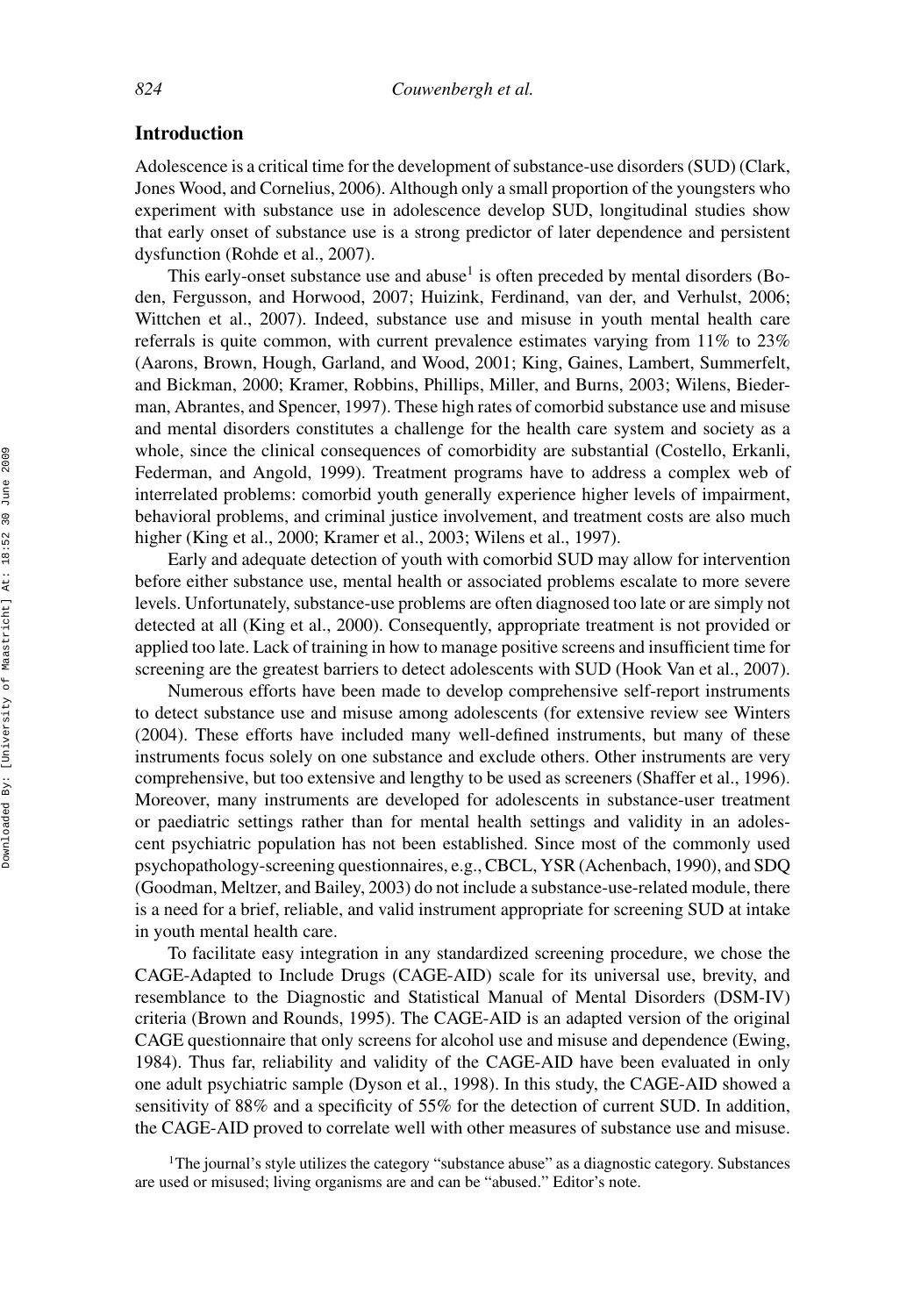The aim of the present study is to validate the four-item self-report and parent-report versions of the CAGE-AID as a screen for SUD among adolescents in mental health care by (1) assessing the diagnostic accuracy of the self-report and parent-report version of the CAGE-AID, (2) obtaining clinically relevant cut-off scores, and (3) examining parent and child agreement.

#### **Method**

#### *Participants*

Participants consisted of a convenience sample of 190 adolescents, aged 12 to 18 years, and their primary caretaker (usually their mother), who were referred to a youth mental health care facility in 2004. Youths were seen in several facilities dispersed over The Netherlands (in rural, suburban, and urban settings), all participating in a research network of the Netherlands Institute of Mental Health and Addiction (Trimbos Institute). The CAGE-AID scale was included in a comprehensive screening questionnaire to assess substance-use problems at intake. Adolescents and one of the parents/caretakers were asked to fill out the questionnaire. Potential participants were excluded if they had insufficient knowledge of the Dutch language to read or understand the questions. The medical ethics committee (METIGG) approved the total procedure, and written and informed consent was obtained prior to participation from subjects and one parent or guardian.

The sample consisted of 143 subjects, for whom both self-report and parent-report versions were available; 32 subjects had only self-report data, whereas for 15 subjects only parent-report data were available. Sample characteristics are provided in Table 1.

#### *Instruments*

CAGE (Brown and Rounds, 1995) is an acronym for its following four items: (1) "Have you ever felt you ought to Cut down on your drinking or drug use?" (2) "Have people Annoyed you by criticizing your drinking or drug use?" (3) "Have you ever felt bad or Guilty about your drinking or drug use?" (4) "Have you ever had a drink or used drugs first thing in the morning to steady your nerves or get rid of a hangover (Eyeopener)?" The time frame of the CAGE-AID questions was the preceding 6 months. Whereas the original CAGE and CAGE-AID consist of four yes/no items, the current study employed a slightly different format ("not true" (0), "somewhat true" (1), and "certainly true" (2)) to improve sensitivity in detecting potential problems. All items were scored and weighted equally. In the current study, a prescreen item regarding the use of any drug or alcohol in the last 6 months preceded the CAGE-AID. If this question was answered negatively, the CAGE-AID questions could be skipped and were automatically scored as "not true".

| Variable                              | Frequencies or mean (SD) |
|---------------------------------------|--------------------------|
| Age                                   | 14.7(2.1)                |
| Gender (boys)                         | 54.2%                    |
| Ethnicity (non-Dutch)                 | 8%                       |
| Low (vocational) educational level    | 39%                      |
| One or more comorbid axis I disorders | 83%                      |

| Table 1                                                |
|--------------------------------------------------------|
| Selected sample background characteristics $(N = 190)$ |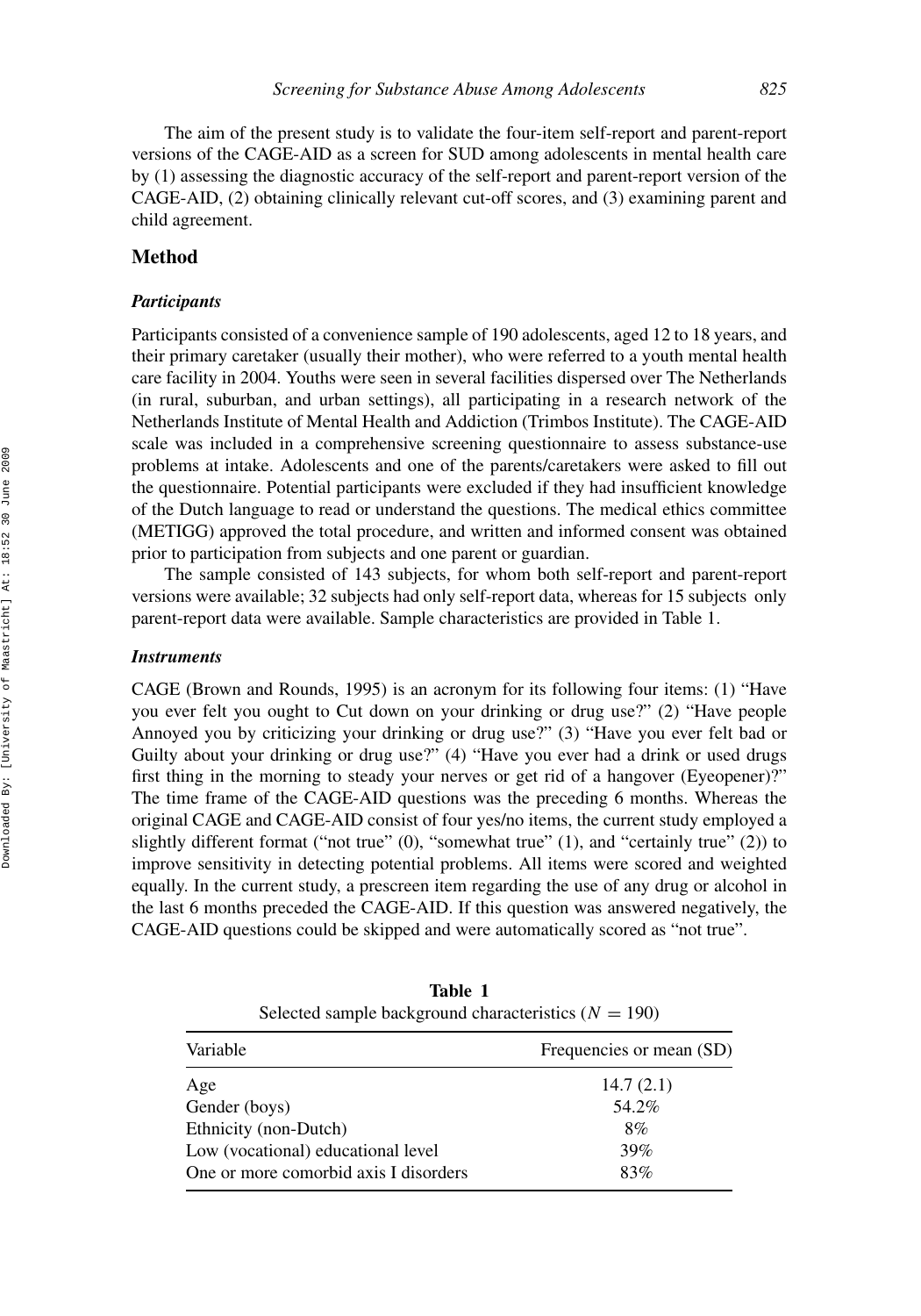#### *Procedure*

The adolescents and one of their parents/caretakers were asked to complete the CAGE-AID questionnaires upon intake at the mental health center. Clinicians subsequently assessed adolescents with regard to the presence of the DSM-IV criteria of SUD (American Psychiatric Association, 2001). These clinical diagnoses of current SUD were used as the external criterion to validate the CAGE-AID. Clinicians were blind to the screening results of the CAGE-AID. Participants were rewarded with a small gift voucher for filling out the screening questionnaires.

#### *Statistical Analyses*

All analyses were conducted with SPSS 14.0. Internal consistency of the CAGE-AID proved to be high for the self-report (Cronbach's *α* = .77) as well as for the parent-report version (Cronbach's  $\alpha = .86$ ).

In order to determine whether the CAGE-AID has the capacity to effectively discriminate clients with SUD from those without SUD, receiver operating characteristic (ROC) analyses were employed. All clients with or without mental disorders other than SUD were grouped together and compared to clients with either primary or secondary SUD. The area under the curve (AUC) statistic can be interpreted as the probability that the CAGE-AID score from a randomly chosen substance-abusing subject is more indicative of SUD than that of a randomly chosen non-substance-abusing subject. An AUC less than 0.7 suggests "low" diagnostic accuracy, from 0.7 to 0.9 "moderate" diagnostic accuracy, and more than 0.9 "high" diagnostic accuracy (Swets and Pickett, 1982).

To determine an optimal cut-off score, the sensitivity, specificity, and overall percentage of correctly classified cases were calculated. In addition, the positive predictive value (PPV, the probability of having a positive diagnosis among those with a positive screening) and the negative predictive value (NPV, the probability of absence of a diagnosis among those with a negative screening result) were calculated. The PPV and NPV will vary depending on the prevalence of a diagnosis in a population. Furthermore, the negative and positive likelihood are presented, expressing the odds of false negatives and false positives. The positive likelihood ratio (LR+) is derived by dividing sensitivity by (1−specificity), whereas the negative likelihood (LR−) is calculated by dividing (1−specificity) by specificity. Finally, the cumulative percentage of total number of screen positives is provided to consider the clinical consequences, especially the burden of unnecessary follow-up assessment, for each specific cut-off point.

The kappa statistic is used to test parent–child agreement. Whereas a kappa of 1 indicates perfect interrater agreement, values more than 0.20 indicate fair agreement, values more than 0.40 moderate agreement, and more than 0.60 substantial agreement (Landis and Koch, 1977).

#### **Results**

#### *Prevalence of Clinically Diagnosed Substance-Use Disorders*

Eleven subjects (5.8%) fulfilled DSM-IV criteria of SUD; nine boys and two girls. In this psychiatric sample, the number of comorbid axis I diagnoses was high. Eight out of 11 subjects with a substance-use diagnosis had one or more comorbid axis I diagnoses, mainly externalizing disorders (ADHD, CD, and ODD).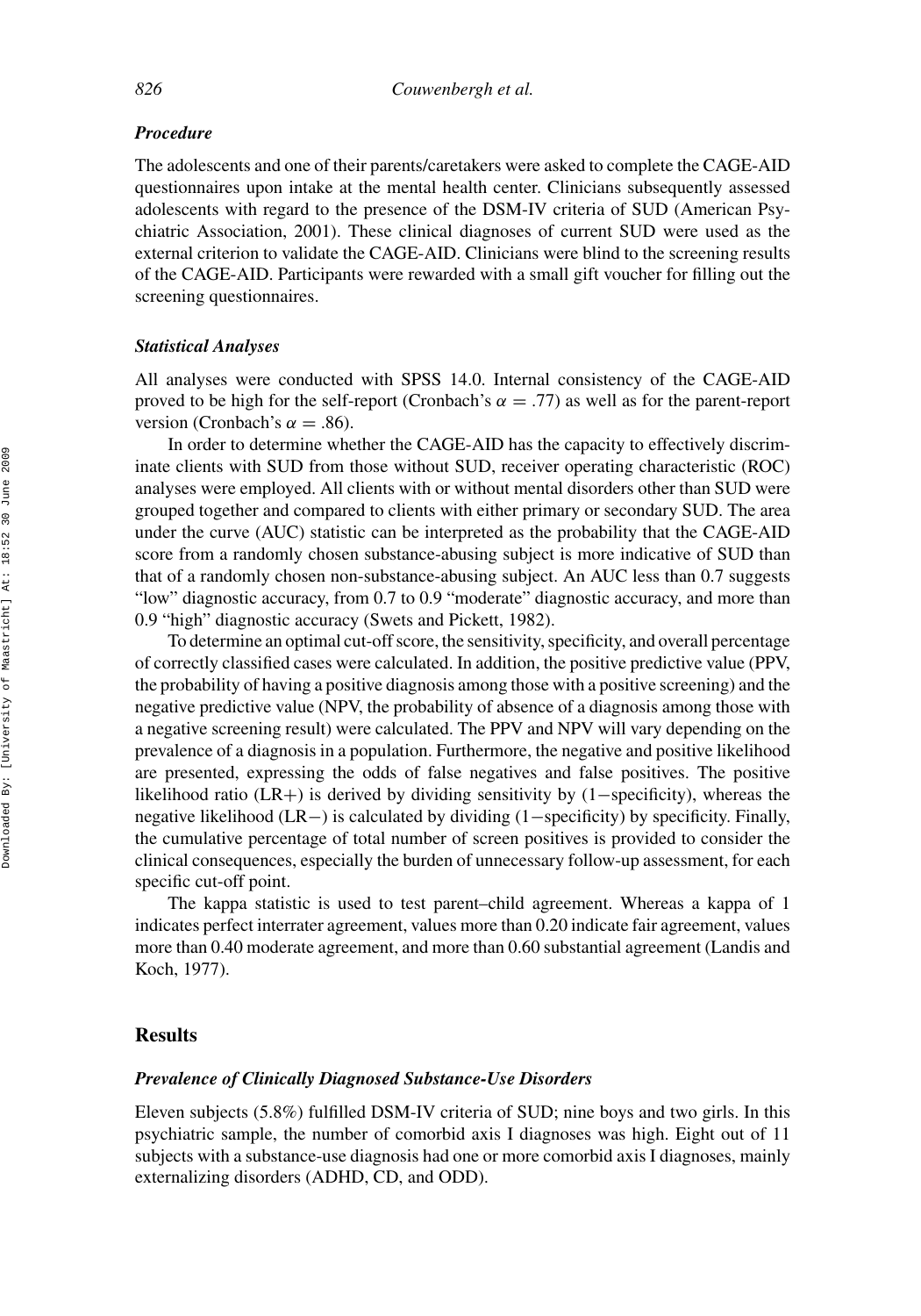#### *CAGE-AID*

Most adolescents and their parents did not identify with any of the CAGE-AID questions (a total score of 0 in 81.3% and 85.3% of all cases, respectively). Of all four items, the cut-down item was scored most frequently by both adolescents and their parents (14.4% of each indicated that it was "somewhat" or "certainly true"). The eyopener item was scored least by both adolescents and their parents (7.6% of adolescents and 5.4% of parents indicated that it was "somewhat" or "certainly true"). Correlation between parent-report and self-report versions were consistently high (*p <* 0.001 level) for all single items and total CAGE-AID score.

#### *CAGE-AID Self-Report Version*

ROC analyses of the CAGE-AID self-report version showed an AUC of 0.996 (95% CI  $=$ 0.989–1.00), indicating that the probability is 99.6% that someone with SUD will have a higher score on the CAGE-AID than someone without SUD.

Table 2 shows the various characteristics for all potential cut-off points of the CAGE-AID self-report version. A satisfactory balance between these characteristics is achieved with a cut-off point of 2. This cut-off leads to a sensitivity of 91% and a high specificity of 98%. With this cut-off, the PPV of the CAGE-AID self-report version is 77%, whereas the NPV is 99%, and an efficiently low (9.9%) of screen positives. Moreover, the likelihood ratio for detecting SUD by using the CAGE-AID self-report version with the cut-off score of 2 is 46 times higher compared to the odds of detecting SUD without using the CAGE-AID self-report. The negative likelihood expresses the odds of overlooking subjects with SUD by the CAGE-AID. With the suggested cut-off score, this happens in one out of 10 cases.

#### *CAGE-AID Parent-Report Version*

Receiver Operating Characteristic analysis of the CAGE-AID parent-report version shows an AUC of 0.997 (95% CI = 0.989 to 1.01). Table 3 shows the characteristics for the various

| Sensitivity and specificity of the CAGE-AID self-report version ( $N = 190$ ) |                       |                    |                                         |                                                                          |          |      |                                          |  |
|-------------------------------------------------------------------------------|-----------------------|--------------------|-----------------------------------------|--------------------------------------------------------------------------|----------|------|------------------------------------------|--|
| Scale<br>cut-off<br>score                                                     | Sensitivity<br>$(\%)$ | Specificity<br>(%) | Positive<br>predictive<br>value $(\% )$ | Negative<br>predictive<br>value $(\%)$ LR+ <sup>a</sup> LR- <sup>b</sup> |          |      | Cumulative $(\%)$<br>screen<br>positives |  |
| 1                                                                             | 100                   | 97                 | 73                                      | 100                                                                      | 33       | 0    | 11.5                                     |  |
| 2                                                                             | 91                    | 98                 | 77                                      | 99                                                                       | 46       | 0.09 | 9.9                                      |  |
| 3                                                                             | 82                    | 100                | 100                                     | 98                                                                       | 82       | 0.18 | 6.9                                      |  |
| 4                                                                             | 73                    | 96                 | 100                                     | 98                                                                       | 73       | 0.27 | 6.1                                      |  |
| 5                                                                             | 64                    | 100                | 100                                     | 98                                                                       | 64       | 0.36 | 5.3                                      |  |
| 6                                                                             | 45                    | 100                | 100                                     | 95                                                                       | 45       | 0.55 | 3.8                                      |  |
| 7                                                                             | 27                    | 100                | 100                                     | 94                                                                       | 27       | 0.73 | 2.3                                      |  |
| 8                                                                             | $\theta$              | 100                | 100                                     | 92                                                                       | $\Omega$ | 1.0  | 0                                        |  |
|                                                                               |                       |                    |                                         |                                                                          |          |      |                                          |  |

**Table 2**

*Note.* The row in bold-type indicates the cut-off values that achieve the optimal balance between sensitivity and specificity.

<sup>a</sup>LR+ = positive likelihood ratio.<br><sup>b</sup>LR− = negative likelihood.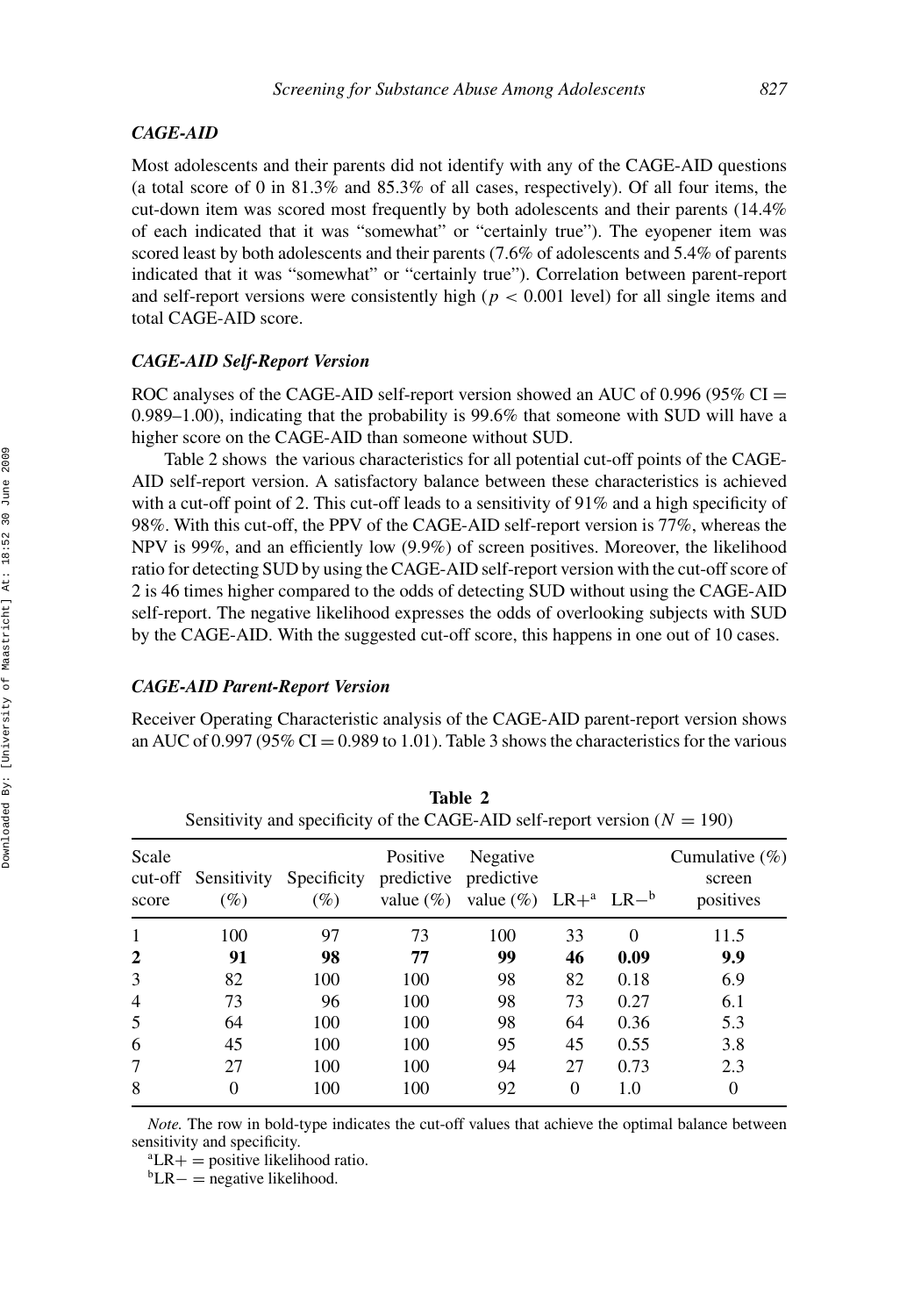| Scale<br>score | $(\%)$ | cut-off Sensitivity Specificity<br>(%) | Positive<br>predictive<br>value $(\%)$ | Negative<br>predictive<br>value $(\%)$ LR+ <sup>a</sup> LR- <sup>b</sup> |     |          | Cumulative $(\%)$<br>screen<br>positives |
|----------------|--------|----------------------------------------|----------------------------------------|--------------------------------------------------------------------------|-----|----------|------------------------------------------|
| $\mathbf{1}$   | 100    | 98                                     | 78                                     | 100                                                                      | 50  | $\Omega$ | 8.7                                      |
| 2              | 100    | 98                                     | 78                                     | 100                                                                      | 50  | 0        | 8.7                                      |
| 3              | 100    | 99                                     | 88                                     | <b>100</b>                                                               | 100 | 0        | 7.8                                      |
| $\overline{4}$ | 71     | 99                                     | 88                                     | 98                                                                       | 71  | 0.29     | 5.8                                      |
| 5              | 71     | 99                                     | 88                                     | 98                                                                       | 71  | 0.29     | 5.8                                      |
| 6              | 71     | 100                                    | 100                                    | 97                                                                       | 71  | 0.29     | 4.9                                      |
| 7              | 57     | 100                                    | 100                                    | 94                                                                       | 57  | 0.43     | 3.9                                      |
| 8              | 14     | 100                                    | 100                                    | 93                                                                       | 14  | 0.86     | 1.0                                      |

**Table 3** Sensitivity and specificity of the CAGE-AID parent-report version ( $N = 190$ )

*Note*. The row in bold-type indicates the cut-off values that achieve the optimal balance between sensitivity and specificity.

 ${}^{\rm a}$ LR+ = positive likelihood ratio.

 $b$ LR− = negative likelihood ratio.

cut-off points of the CAGE-AID parent-report version. The optimal balance between these characteristics is achieved with a cut-off point of 3. This cutoff leads to a sensitivity of 100% and specificity of 99%. The PPV of the parent-report CAGE-AID is 88%, whereas the NPV is 100%, with a cumulative percentage of only 7.8% of participants screening positive. The positive likelihood ratio with the cut-off score of 3 heightens the odds of detecting any substance-use disorder 100 times compared to the odds without using the CAGE-AID parent-report version. The negative likelihood (the odds of overlooking SUD) is 0.

#### *Self-Report and Parent-Report Agreement*

Using these cut-off scores, the agreement between the CAGE-AID self-report and parentreport versions was substantial (observed agreement  $= 94.7\%$ ; Kappa  $= 0.74$ ). For those seven out of 11 adolescents clinically diagnosed with SUD, whose parent-version data were available, agreement was perfect. Disagreement occurred for four adolescents who were not suffering from a SUD according to DSM-IV clinical diagnosis, but did have either an above threshold score on the self-report or parent-report versions (three above threshold self-report and below threshold parent-report versions, one below threshold self-report and above threshold parent-report versions).

#### **Discussion**

The results provide preliminary evidence that the CAGE-AID self-report and parent-report versions provide an effective instrument to screen for SUD (research question 1) among adolescents referred to mental health care. In ROC analyses both the self-report ( $AUC =$ 0.996) and the parent-report versions (AUC =  $0.997$ ) demonstrated excellent diagnostic accuracy in predicting substance-use disorder diagnoses.

Subsequently, optimal cut-off scores for clinical use were determined (research question 2). For the self-report version, a cut-off score of 2 yields good accuracy at detecting the presence (sensitivity of 91%) and absence (specificity of 98%) of SUD. This low cut-off score is consistent with the cut-off score found among adult psychiatric referrals (Dyson et al., 1998). However, it should be noted that the latter cut-off was established using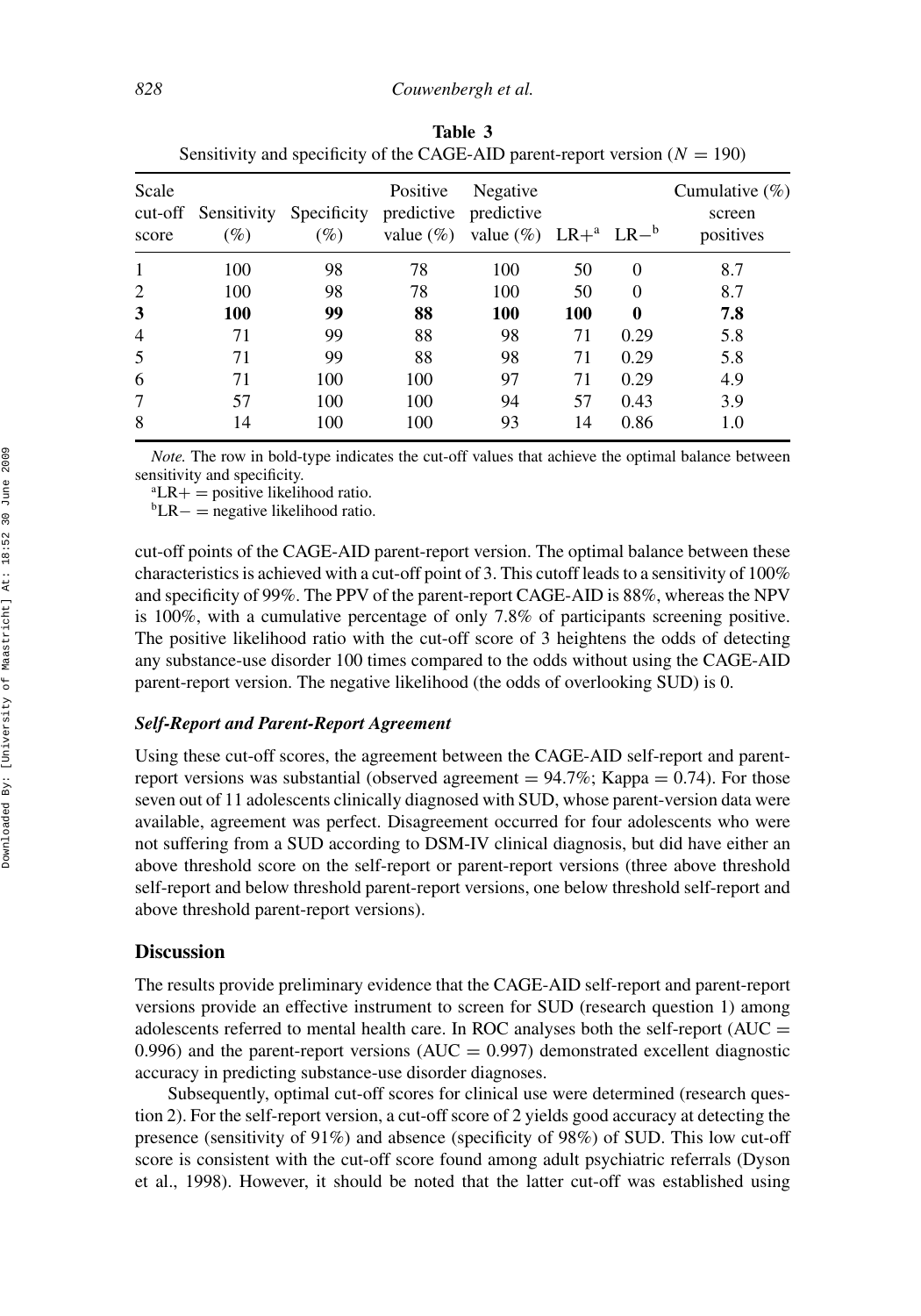dichotomous answer categories and a maximum score of 4 instead of 8 in current study. For the parent-report version of the CAGE-AID version, a cut-off score of 3 seemed most accurate in detecting SUD (sensitivity of 100% and specificity of 99%). Whereas in both versions the NPV is almost perfect (99% for the self-report version and 100% for the parent-report version), the PPV is also satisfactory (77% for the self-report version and 88% for the parent-report version).

The prevalence of SUD in the current sample (5.8%) is considerably lower than in earlier, mostly North American, studies (King et al., 2000; Kramer et al., 2003). However, most of these studies are conducted in slightly different settings (mainly inpatient facilities) with a generally higher mean age. Studies in outpatient samples report lower prevalence rates and especially so in younger age categories (Aarons et al., 2001; Wilens et al., 1997). All in all, a prevalence in young (12–15 years old) outpatient mental health samples is more likely to amount to about  $11\%$  to  $12\%$ . The lower prevalence in the current study may be due to the fact that SUD is often overlooked by clinicians (Kramer et al., 2003). Nevertheless, a serious underestimation is unlikely, since undiagnosed cases of SUD would have increased the number of CAGE-AID-false positives and specificity of the CAGE-AID could never remain so high.

Another important property of the CAGE-AID is the low cumulative percentage of positive screens, both in the parent- and self-report versions. The cumulative percentage of positive screens should resemble the prevalence of the disorder as close as possible, as clinicians use screening results to make decisions about the use of scarce or expensive referrals to specialist care. In addition, it means that clients could be unjustly labelled as substance users or misusers. Although these concerns are valid, the high degree of impairment associated with comorbid substance use and misuse in psychiatric referrals, justifies the need for extra attention to potential cases (Wilens et al., 1997; Weiner, Abraham, and Lyons, 2001). Thus, as long as a positive screen is considered as an indicator for further evaluation, and by no means a definitive diagnosis, the potential drawbacks for clients with false positive scores are minimal.

Finally, the level of agreement between parent- and child-report versions of the CAGE-AID is substantial (research question 3). Earlier research suggests that self-report on SUD is generally more accurate than parent-report (Fisher et al., 2006). Although, in the current study no such effect was found, the additional value of parent-report version is small. Therefore it might be considered whether peer-report version could perhaps prove to be a much more effective source of information (Andrews, Tildesley, Hops, and Li, 2002).

#### *Clinical Implications*

The current study shows that the CAGE-AID can validly screen for SUD among adolescents in mental health care settings. By using the CAGE-AID questionnaire, clinicians can use their precious time at intake more efficiently. Moreover, the four items of the CAGE-AID can easily be integrated in the standardized screening procedures in youth mental health care.

2Treatment can be briefly and usefully defined as a planned, goal directed change process of necessary quality, appropriateness, and conditions (endogenous and exogenous), which is "bounded" (culture, place, time, etc.) and can be categorized into professional-based, tradition-based, mutualhelp based (AA, NA, etc.) and self-help ("natural recovery") models. There are no unique models or techniques used with substance users, of whatever types, which aren't also used with non-substance users. In the West, with the relatively new ideology of "harm reduction" and the even newer Quality of Life (QOL) treatment-driven model there are now a new set of goals in addition to those derived from/associated with the older tradition of abstinence driven models. Editor's note.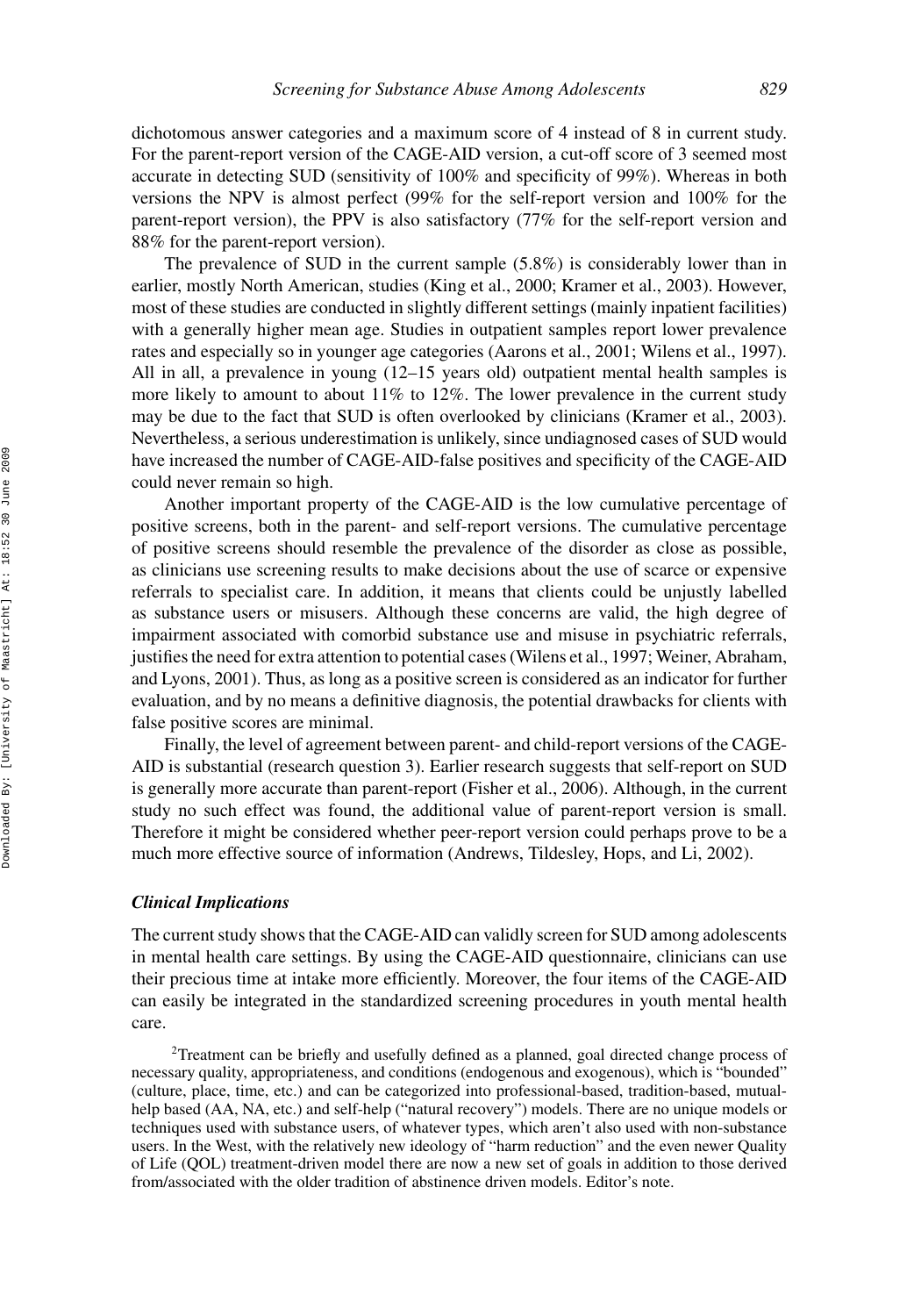The high NPV ensures that potential substance users are not overlooked and a positive CAGE-AID screen increases the odds of the presence of a SUD by 46 (self-report) to 100 (parent-report) times, while efficiency (low cumulative percentage) is maintained. This type of screening for SUD in adolescents and in youth mental health care is important, as these comorbid adolescents are often more severely impaired, have poorer treatment outcome, and higher health care utilization and subsequent costs (Grella, Hser, Joshi, and Rounds-Bryant, 2001; King et al., 2000). Moreover, adolescents seeking mental health treatment, in whom SUD remains undetected, are less likely to receive substance-user treatment<sup>2</sup> and have more involvement with the criminal justice system at 6 months follow-up (Kramer et al., 2003). Referral trajectories seem at random and many sectors of public care (such as paediatric, juvenile justice, and mental health care) are not well equipped to provide adequate care for (comorbid) substance-abusing adolescents (Aarons et al., 2001; Hook Van et al., 2007).

#### *Study's Limitations*

Some limitations of the present study should be noted. First, assessment of SUD relied on clinical diagnoses. Although clinicians adhered to DSM-IV criteria, individual differences may exist.

Secondly, the prevalence of SUD in the current study (5.8%) is lower than in comparable samples in other studies (around 11%) (Aarons et al., 2001; Wilens et al., 1997). A possible explanation could be that the sample was not a completely random. Facilities participated voluntarily and do not necessarily represent the entire Dutch youth mental health care system. However, most of the reported characteristics of the CAGE-AID, such as the AUC, sensitivity, and specificity, are unaffected by prevalent rates.

Thirdly, the utility of an instrument varies greatly depending on the context and population in which it is applied. Our results showed that the CAGE-AID screens very accurately among adolescents referred to youth mental health care, but these findings cannot be generalized to other populations. For example, the CAGE has been proven to be less sensitive for screening for alcohol use and misuse and dependence among adolescent medical patients and adolescents in primary care (Knight, Goodman, Pulerwitz, and DuRant, 2000; Knight, Sherritt, Harris, Gates, and Chang, 2003). Moreover, because of the limited size of our SUD sample, the current study has not been able to examine possible gender or age effects. Some gender effects have been reported concerning the CAGE; it was less sensitive for alcohol use and misuse in young women compared to young men (O'Hare and Tran, 1997). Future research should attempt to replicate the findings of the present study in a more gender and age diverse sample. In conclusion, our findings show that employing the CAGE-AID offers clinicians a general, but accurate point of departure for cases that need more detailed diagnostic attention. The short CAGE-AID is as effective as extensive clinical assessment. However, denial may play a role in both the CAGE-AID and the clinical interview. And although there is evidence for the validity of the self-report method for the assessment of adolescent substance use (Winters, Stinchfield, Henly, and Schwartz, 1990), the use of a selective two-stage screening process, employing biological indicators such as urinalysis, is always recommended when in doubt about the presence or (excessive) use of substances (Kilpatrick, Howlett, Sedgwick, and Ghodse, 2000).

## **RÉSUMÉ**

L'Objectif de cette étude est: d'Examiner la précision diagnostique de cette échelle CAGE-AID comprenant un questionnaire de quatre questions à remplir par l'adolescent lui-même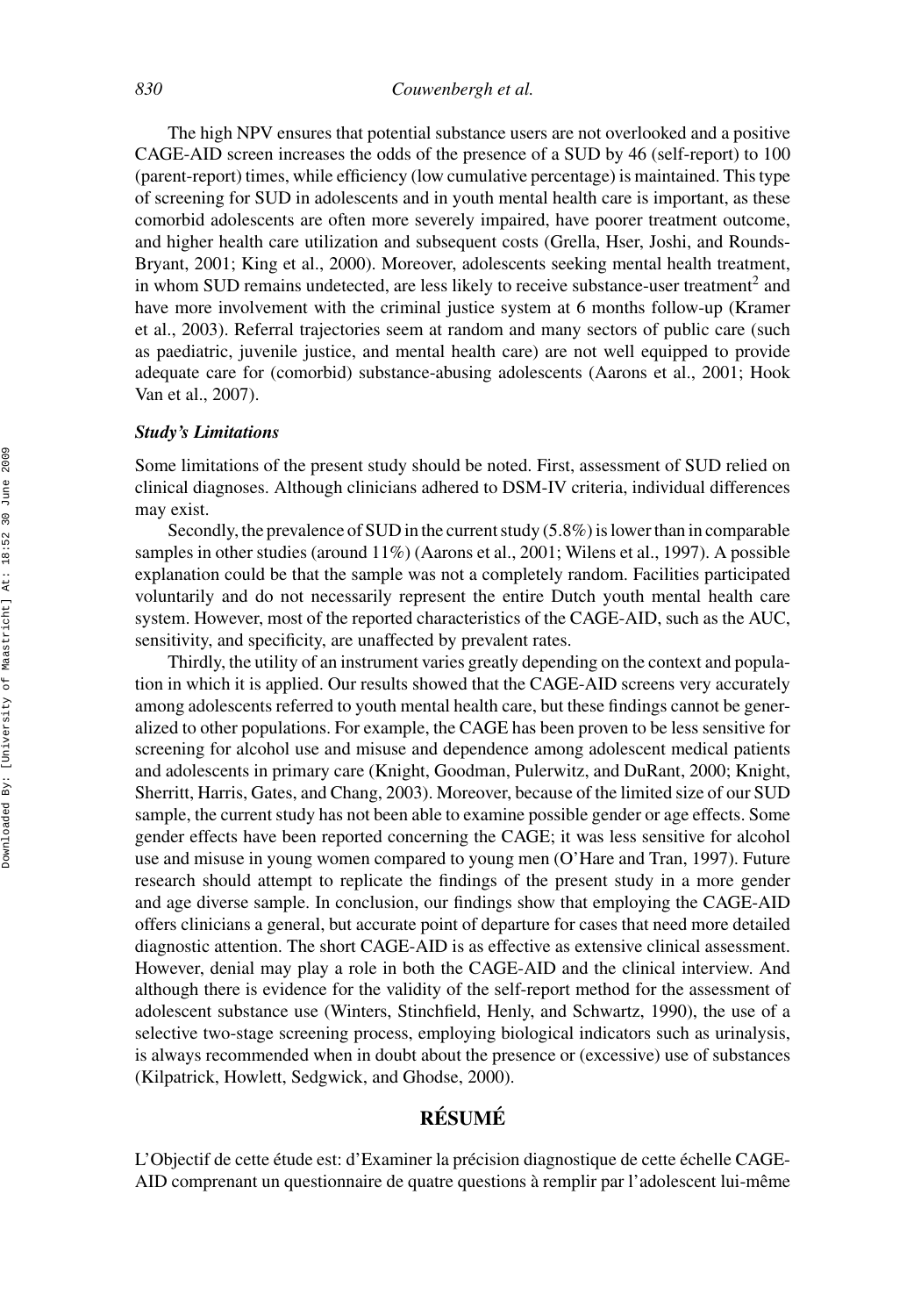et ses parents, pour detecter les abuse de substances parmi les jeunes dans le service ´ mentaux. Méthode: 190 patients se présentant pour traitement  $(12-18)$  ans moyenne 15,5 ans); pour  $82\%$  mâles) et leur parents ayant rempli le CAGE-AID pendant une évaluation clinique dans un service de psychiatrie. Ces adolescents ont tous été examinés par des cliniciens et ont reçu un diagnostic clinique en DSM IV, qui sert de standard en or pour les analyses Receiver Operating Characteristics (ROC). Resultats: le questionnaire rempli ´ par les adolescents et les parents montrent une excellente acuité diagnostique, prédictive pour le diagnostique d'abus de substances. Conclusion: le questionnaire CAGE-AID est un instrument concis mais bien valide permettant la detection d'abus de substances dans ´ une population d'adolescents se presentant en services de psychiatrie. Cependant, c'est ´ importante de tiennent compte de detecter ceux qui ne rapportent pas ou cachent leur ´ problème avec les drogues. Des efforts de recherche sont recommandés pour déterminer l'efficacite de CAGE-AID dans d'autres secteurs de prise en charge pour les jeunes. ´ Mots clefs: abus de substances, CAGE-AID, adolescents, détection

#### **RESUMEN**

Objetivo: Examinar el diagnóstico preciso de la versión CAGE-AID incluye un cuestionario de cuatro preguntas a rellenar por el adolecente mismo y sus padres, para detectar el abuso de sustancias (SUD) entre los jóvenes con asistencia sanitaria mental. Método: 190 pacientes adolescentes se presentaron para tratamiento  $(12-18 \text{ años}; \text{ media de } 15.5$ años; 82% varones) y sus padres quienes rellenaron el cuestionario CAGE-AID durante la admisión en los servicios psiquiátricos. Los adolecentes fueron más tarde extensamente examinados por médicos, y los diagnósticos clínicos DSM IV se utilizaron como pauta de oro para los analisis ROC (Receiver Operating Characteristics). Resultados: El cuestionario ´ rellenado por los adolecentes y los padres y los adolecentes demostraban un diagnóstico preciso y excelente, en predicción del diagnóstico de abuso de sustancias. Conclusión: La CAGE-AID es un instrumento breve pero bien valido para detectar SUD entre adolecentes ´ con asistencia sanitaria mental. Sin embargo, es importante para considerar detectar abusos defensivos u ocultos de sustancias. Se necesita más investigación para estabilizar la eficacia de la CAGE-AID's en otros sectores.

Palabras claves: Abuso de sustancias, CAGE-AID, adolecentes, evaluación.



#### **THE AUTHORS**

**Christianne Couwenbergh**, M.Sc., is a sociologist and art historian. She is currently finishing her Ph.D. at the Radboud University Medical Centre. In this dissertation she investigates the prevalence and mechanisms of comorbid substance-use and psychiatric problems in adolescents, a group of youngsters that is still often overlooked by policy makers and clinicians.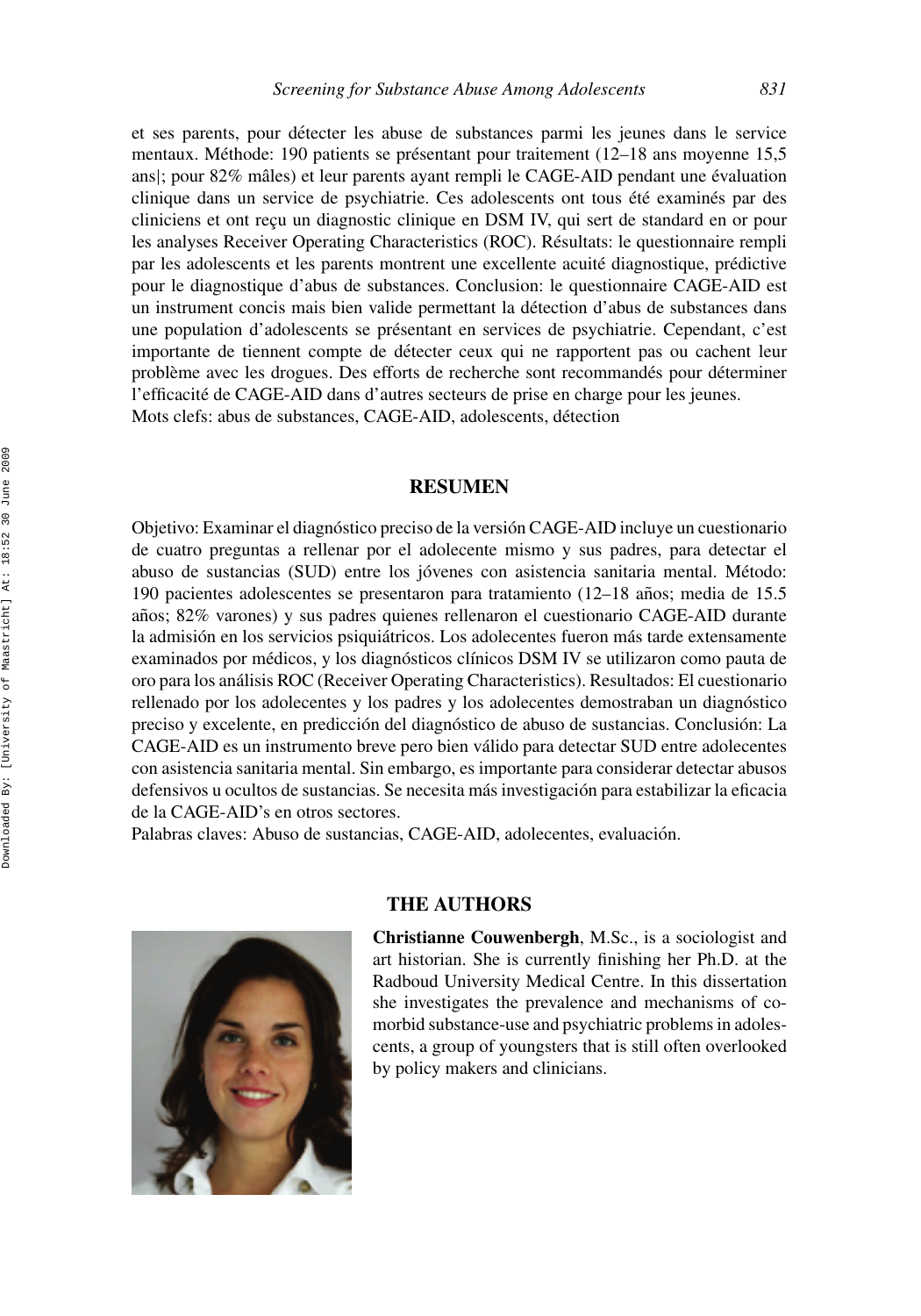

**Rutger Jan van der Gaag**, M.D., Ph.D., specializes in psychiatry and child psychiatry, especially in developmental disorders (autism, ADHD, conduct disorders, and substance-use disorders). After having been director of training in (child and adolescent) psychiatry from 1995 until 2002 in Veldwijk (nowadays Meerkanten) in Ermelo, he was appointed professor of clinical child and adolescent psychiatry at the Radboud University in Nijmegen. The research at Karakter University Centre for Child and Adolescent Psychiatry at the Radboud University Centre in Nijmegen focuses on developmental psychopathology.



**Maarten Koeter**, Ph.D., is psychologist and epidemiologist. He is associate professor in the department of psychiatry, Academic Medical Center of the University of Amsterdam (AMC-UvA) where he teaches methodological aspects of research in addiction and psychiatry.



**Corine de Ruiter,** Ph.D., University of Amsterdam, is a licensed clinical psychologist and cognitive behaviour therapist. She studied at Barton College, Wilson, North Carolina and completed her clinical training at the University of Oregon, Eugene (OR), USA. She has been a scientistpractitioner throughout her career, and published in the areas of personality disorders, violence risk assessment, treatment evaluation, and psychological assessment. She is currently professor of forensic psychology at Maastricht University, The Netherlands and is senior scientist at the Netherlands Institute of Mental Health and Addiction (Trimbos-Institute).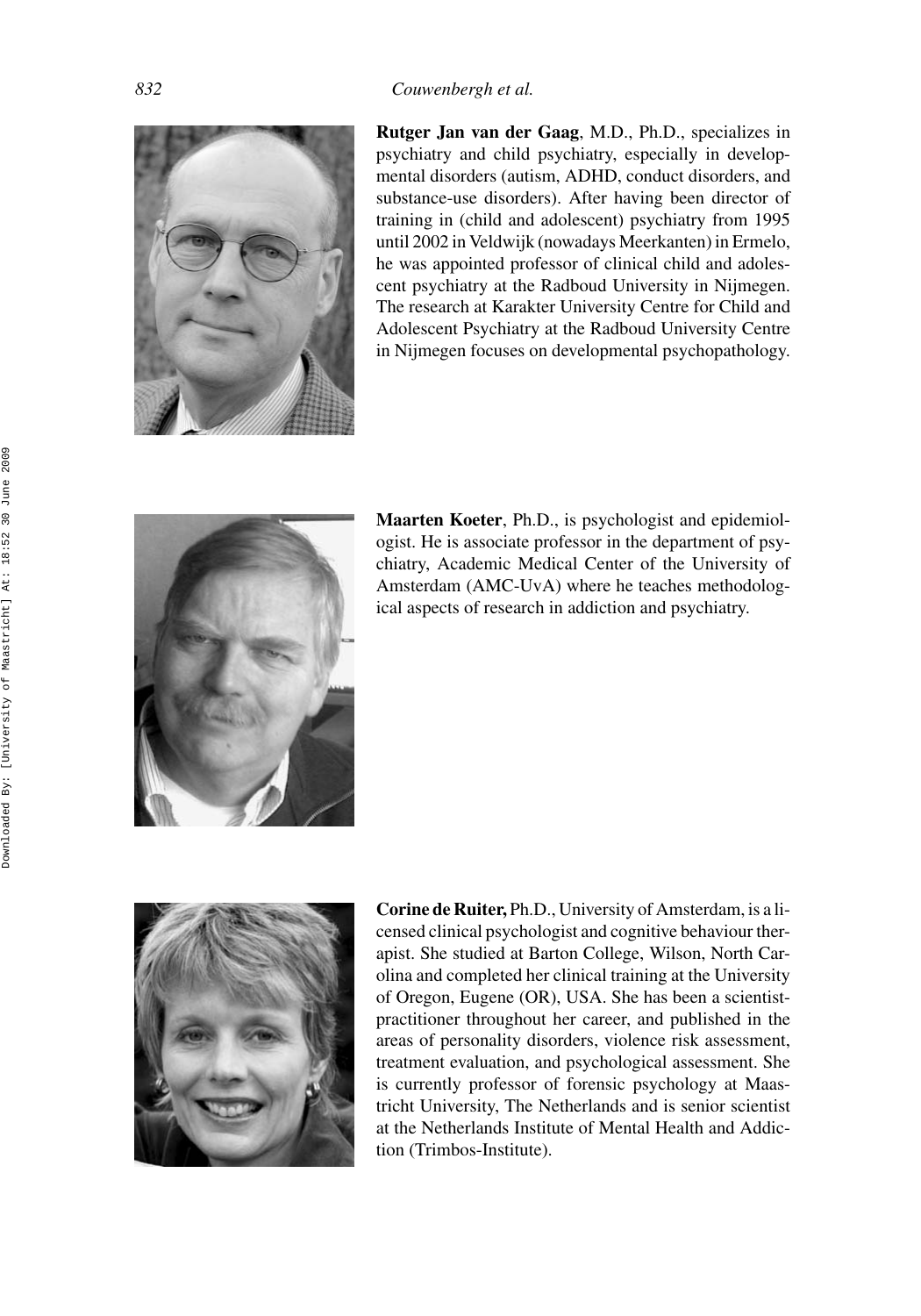

**Wim van den Brink**, M.D., from the Free University in Amsterdam and Ph.D. from State University of Groningen is registered as an epidemiologist. He is professor of psychiatry and addiction at the Academic Medical Center of the University of Amsterdam (AMC-UvA) and director of the Amsterdam Institute for Addiction Research. Currently, president of the European Association of Substance Abuse Research (EASAR), he is editor of European Addiction Research and associate editor of Drug and Alcohol Dependence since 2007.

#### **References**

- Aarons, G. A., Brown, S. A., Hough, R. L., Garland, A. F., Wood, P. A. (2001). Prevalence of adolescent substance-use disorders across five sectors of care. *Journal of the American Academy of Child and Adolescent Psychiatry* 40:419–426.
- Achenbach, T. M. (1990). *The young adult self report*. Burlington, VT: University of Vermont.
- American Psychiatric Association. (2001). Diagnostic and statistical manual of mental disorders. (4<sup>th</sup> ed.) Washington, DC.
- Andrews, J. A., Tildesley, E., Hops, H., Li, F. (2002). The influence of peers on young adult substance use. *Health Psychology* 21:349–357.
- Boden, J. M., Fergusson, D. M., Horwood, L. J. (2007). Anxiety disorders and suicidal behaviors in adolescence and young adulthood: findings from a longitudinal study. *Psychological Medicine* 37:431–440.
- Brown, R. L., Rounds, L. A. (1995). Conjoint screening questionnaires for alcohol and other drug abuse: criterion validity in a primary care practice. *Wisconsin Medical Journal* 94:135–140.
- Clark, D. B., Jones, B. L., Wood, D. S., Cornelius, J. R. (2006). Substance-use disorder trajectory classes: diachronic integration of onset age, severity, and course. *Addictive Behaviors* 31:995– 1009.
- Costello, E. J., Erkanli, A., Federman, E., Angold, A. (1999). Development of psychiatric comorbidity with substance abuse in adolescents: effects of timing and sex. *Journal of Clinical Child Psychology* 28:298–311.
- Dyson, V., Appleby, L., Altman, E., Doot, M., Luchins, D. J., Delehant, M. (1998). Efficiency and validity of commonly used substance-abuse screening instruments in public psychiatric patients. *Journal of Addictive Diseases* 17:57–76.
- Ewing, J. A. (1984). Detecting alcoholism. The CAGE questionnaire. *The Journal of the American Medical Association* 252:1905–1907.
- Fisher, S. L., Bucholz, K. K., Reich, W., Fox, L., Kuperman, S., Kramer, J., et al. (2006). Teenagers are right—parents do not know much: an analysis of adolescent-parent agreement on reports of adolescent substance use, abuse, and dependence. *Alcoholism: Clinical and Experimental Research* 30:1699–1710.
- Goodman, R., Meltzer, H., Bailey, V. (2003). The strengths and difficulties questionnaire: a pilot study on the validity of the self-report version. *International Review of Psychiatry* 15:173–177.
- Grella, C. E., Hser, Y. I., Joshi, V., Rounds-Bryant, J. (2001). Drug treatment outcomes for adolescents with comorbid mental and substance use disorders. *The Journal of Nervous and Mental Disease* 189:384–392.
- Hook Van, S., Harris, S. K., Brooks, T., Carey, P., Kossack, R., Kulig, J., et al. (2007). The "six T's": barriers to screening teens for substance abuse in primary care. *Journal of Adolescent Health* 40:456–461.